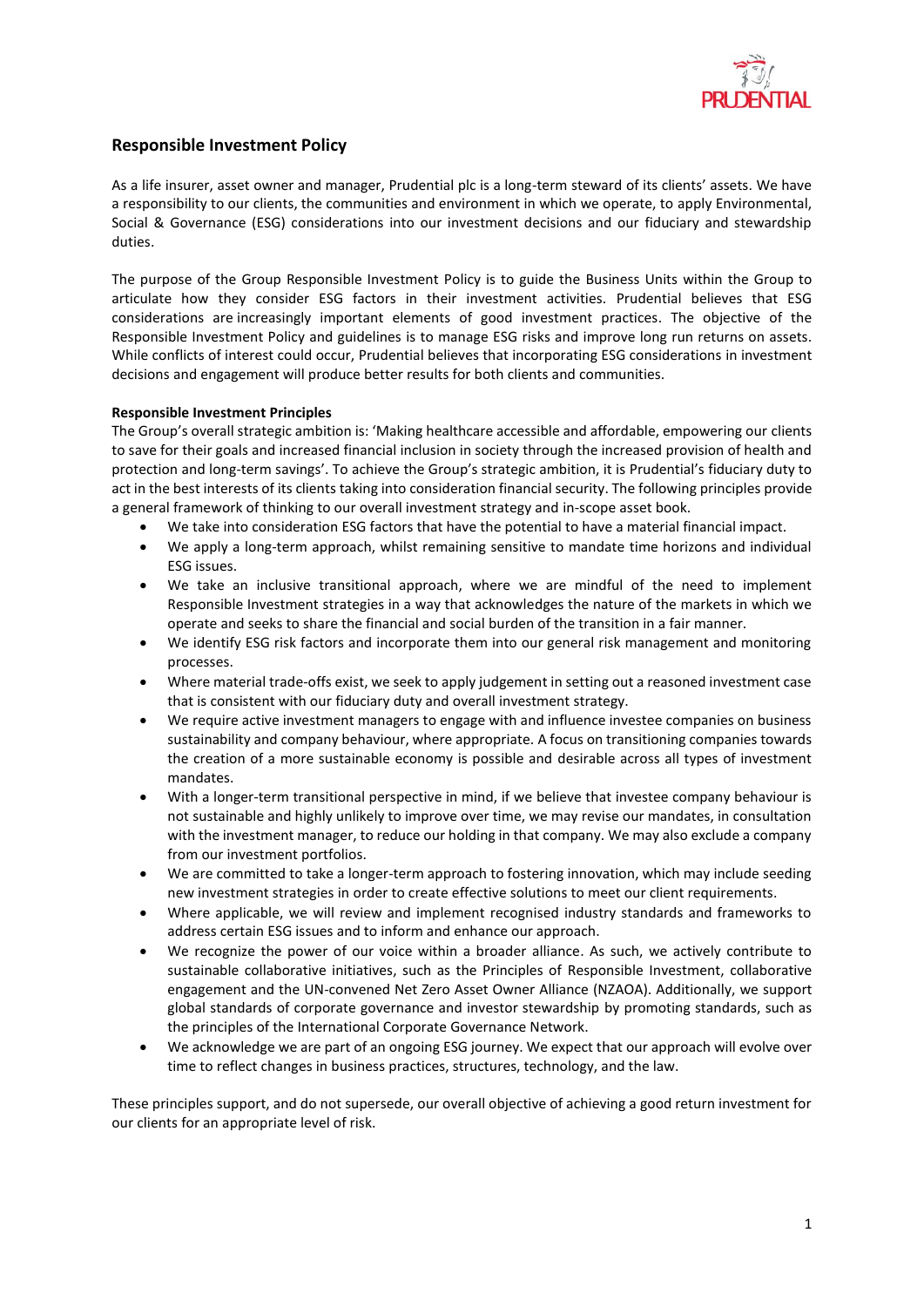

#### **Scope**

This policy applies to the portfolio of assets held on behalf of the insurance entities of Prudential plc and is relevant for all investment managers when managing assets on behalf of Prudential plc. Joint ventures are excluded from the scope of the policy. Although unit-linked funds are outside the scope of the policy, Prudential plc strives to offer ESG unit-linked funds to customers where feasible.

#### **Governance**

At Board level, the Responsibility & Sustainability Working Group has been established to oversee the embedding of the Group's ESG framework and progress on diversity and inclusion initiatives and employee engagement activities. The Group ESG Committee oversees execution of ESG activity at a management level. The Group Responsible Investment Advisory Committee (GRIAC) is a sub-committee of the Group ESG Committee with designated responsibility to oversee Prudential's Responsible Investment activities. The Committee assists the Group Chief Financial Officer and Chief Operating Officer in providing oversight of the activities of the Group and its subsidiaries relating to Responsible Investment activities and requirements. The GRIAC provides a forum for Group and the Business Units / Local Business Units (BUs / LBUs) to discuss topics and propose approaches related to Responsible Investment.

**Responsibility & Sustainability Working Group** Board level working group, oversees the embedding of the Group's ESG Strategy

> **Group ESG committee** Focused on the holistic assessment of ESG matters material to the Group

> > **Group Responsible Investment Advisory Committee**

#### **Implementation strategies**

To achieve the policy objectives, Prudential plc has defined several implementation strategies.



These implementation strategies lead to both requirements and expectations for the businesses.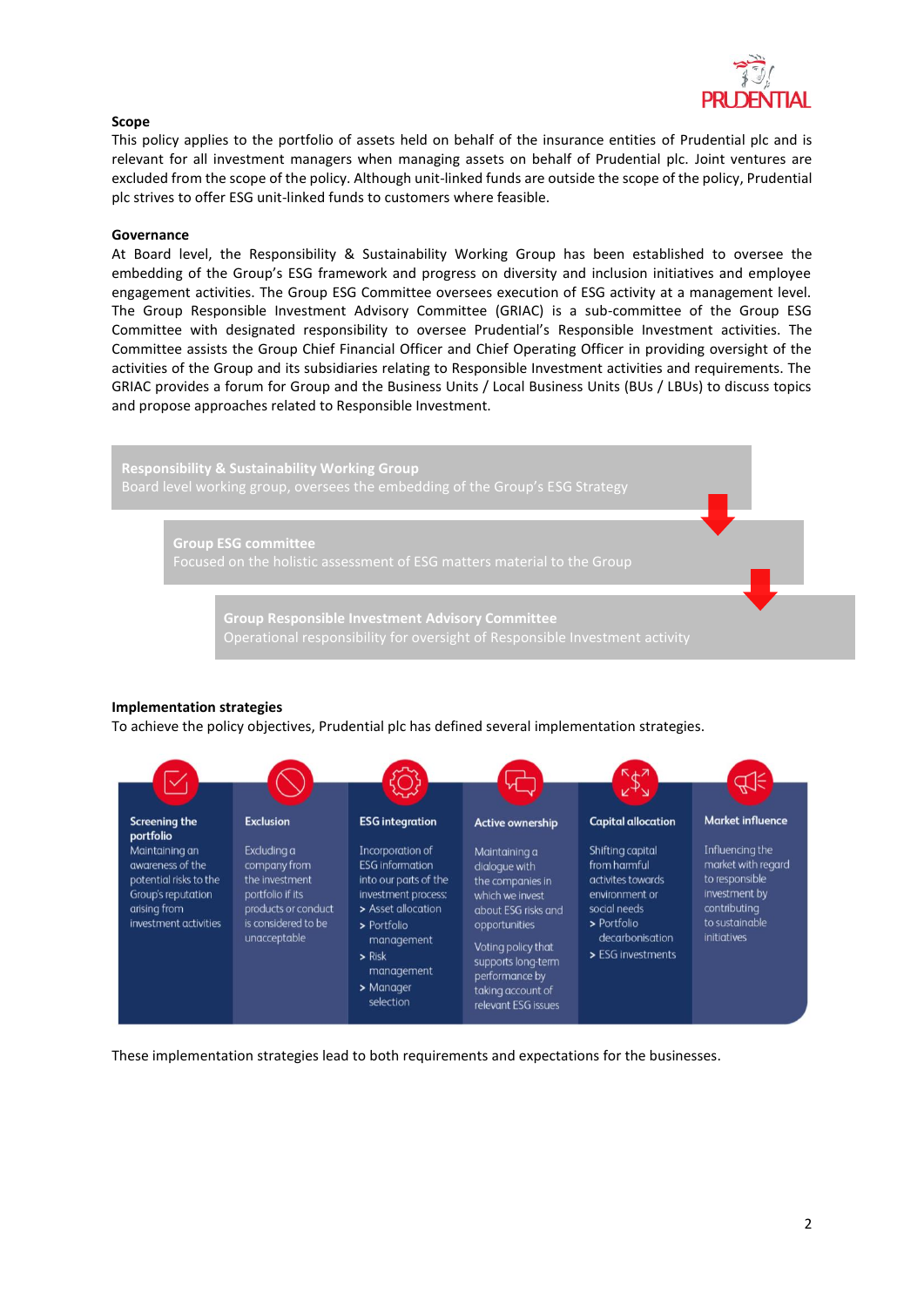

### **Policy requirements**

The policy requires Business Units:

- to maintain an awareness of the potential risks to their reputation arising within their investment activities from ESG related issues (see appendix I);
- to incorporate ESG considerations into their investment processes and decisions and demonstrate their process for considering ESG issues;
- required to integrate the Group's externally communicated and internal targets and commitments on Responsible Investment in their investment activities and implement Responsible Investment initiatives that support the Group's targets and commitments to the best of their ability with the flexibility to be more ambitious.
- to implement the Group's exclusions in their processes (taking into account the different investment vehicles) to make sure the Group does not invest (directly) in any of these holdings (see appendix);
- to report on the ESG metrics consistently.

In addition, asset managers are required:

- to engage with companies on Responsible Investment topics on behalf of Prudential plc and report on these engagements.
- to formulate a voting policy to ensure the asset managers vote on shareholder proposals on behalf of Prudential plc and report the voting records.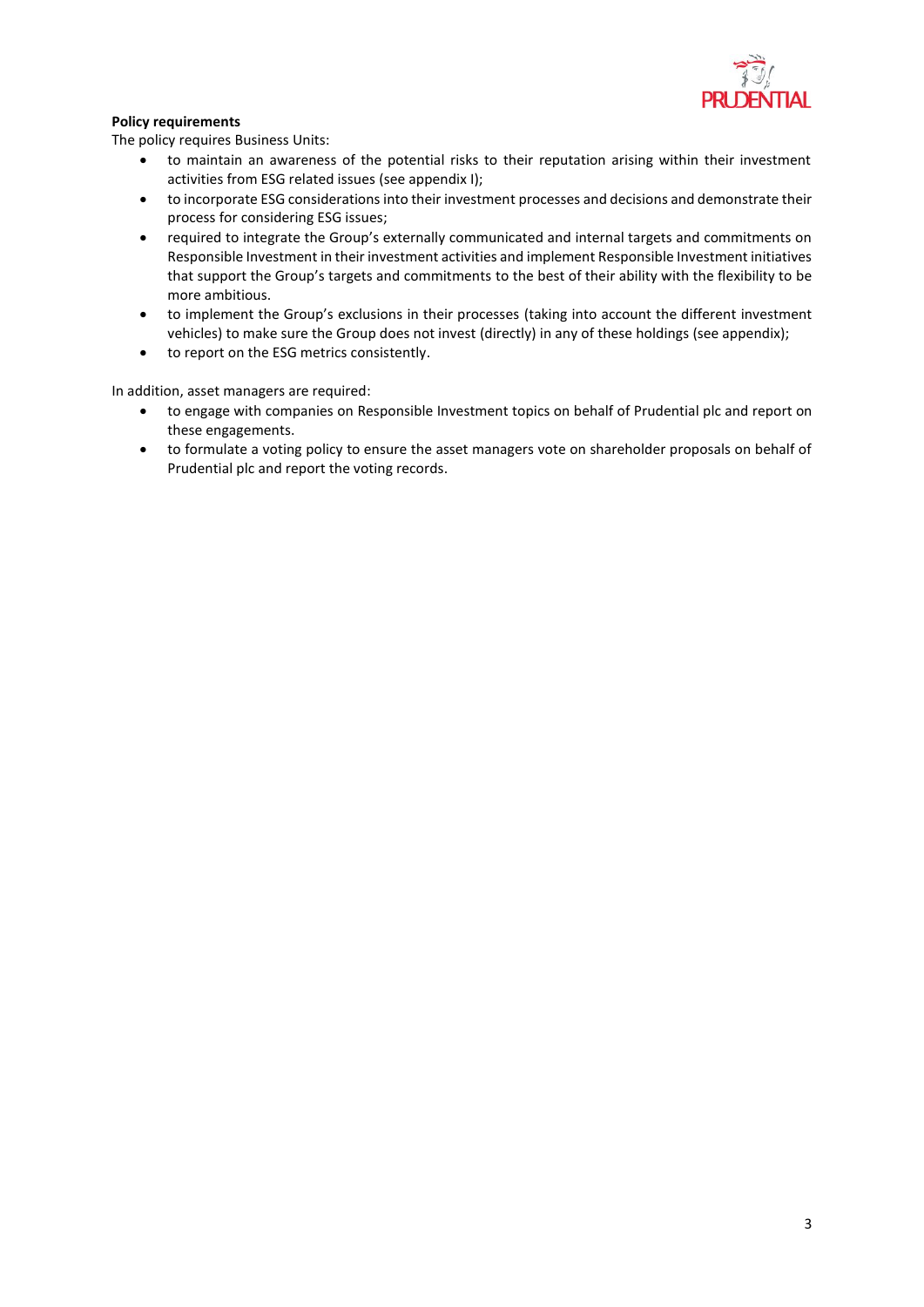

## **Appendix I – Definitions for screening the portfolio**

| <b>Description</b>  | Portfolio's exposure to (unsustainable) palm oil                                                                                                                                                                                                                                                                                                                                                                                                                                                                                                                                                                                                                                                                                                                                                                                                                                                                                                                                                                                                                               |
|---------------------|--------------------------------------------------------------------------------------------------------------------------------------------------------------------------------------------------------------------------------------------------------------------------------------------------------------------------------------------------------------------------------------------------------------------------------------------------------------------------------------------------------------------------------------------------------------------------------------------------------------------------------------------------------------------------------------------------------------------------------------------------------------------------------------------------------------------------------------------------------------------------------------------------------------------------------------------------------------------------------------------------------------------------------------------------------------------------------|
| <b>Definition</b>   | Companies producing palm oil and the degree of sustainable palm oil as defined by<br>certification of the Roundtable on Sustainable Palm Oil (RSPO).                                                                                                                                                                                                                                                                                                                                                                                                                                                                                                                                                                                                                                                                                                                                                                                                                                                                                                                           |
|                     | Palm oil is the world's most produced, consumed and traded vegetable oil. Palm oil is a<br>very efficient crop and contributes to rural poverty alleviation and rural development in<br>many regions. But its irresponsible production of palm oil has caused widespread<br>rainforest destruction and wildlife (biodiversity) loss, exacerbated climate change, and<br>impacted the rights of local communities. However, palm oil production does not have to<br>be destructive and can be produced responsibly as a part of sustainable development. <sup>1</sup><br>The Roundtable on Sustainable Palm Oil (RSPO) has developed a set of environmental and<br>social criteria which companies must comply with in order to produce Certified<br>Sustainable Palm Oil (CSPO). When they are properly applied, these criteria can help to<br>minimize the negative impact of palm oil cultivation on the environment and communities<br>in palm oil-producing regions. <sup>2</sup><br>A screen on the degree of RSPO certification will give insight in companies producing |
|                     | unsustainable palm oil in the portfolio to influence them to produce sustainable palm oil.<br>This screen focuses on palm oil producers due to data limitations. The engagement<br>requirements cover the entire palm oil supply chain as all actors in the supply chain have<br>a responsibility to encourage sustainable palm oil.                                                                                                                                                                                                                                                                                                                                                                                                                                                                                                                                                                                                                                                                                                                                           |
| <b>Reporting</b>    | Exposure to degree of RSPO certification of palm oil producers:                                                                                                                                                                                                                                                                                                                                                                                                                                                                                                                                                                                                                                                                                                                                                                                                                                                                                                                                                                                                                |
|                     | % of RSPO certification<br>Categorization                                                                                                                                                                                                                                                                                                                                                                                                                                                                                                                                                                                                                                                                                                                                                                                                                                                                                                                                                                                                                                      |
|                     | 0% - 20%<br>Worst performers                                                                                                                                                                                                                                                                                                                                                                                                                                                                                                                                                                                                                                                                                                                                                                                                                                                                                                                                                                                                                                                   |
|                     | $20\% - 80\%$<br>Improvement needed                                                                                                                                                                                                                                                                                                                                                                                                                                                                                                                                                                                                                                                                                                                                                                                                                                                                                                                                                                                                                                            |
|                     | Best in class<br>$80 - 100\%$                                                                                                                                                                                                                                                                                                                                                                                                                                                                                                                                                                                                                                                                                                                                                                                                                                                                                                                                                                                                                                                  |
|                     | Producers for which the external data provider cannot identify any RSPO certification (i.e.<br>company is a verified palm oil producer, but no data is available for RSPO certification) will<br>be labelled as 'worst performers'.                                                                                                                                                                                                                                                                                                                                                                                                                                                                                                                                                                                                                                                                                                                                                                                                                                            |
| <b>Requirements</b> | Engagement with palm oil producers labelled as 'worst performers' and 'improvement<br>needed' on RSPO certification, and with other actors in the supply chain (buyers and other<br>relevant stakeholders). Engagement can be done both bilaterally and through<br>collaborative engagement.                                                                                                                                                                                                                                                                                                                                                                                                                                                                                                                                                                                                                                                                                                                                                                                   |
|                     | An evaluation of the engagement of the holding will be done annually. The asset owner<br>and the asset manager will jointly recommend further actions. These further actions are:<br>Stay invested, with or without further engagement<br>Divestment (company will be added to the list of group-wide exclusions)                                                                                                                                                                                                                                                                                                                                                                                                                                                                                                                                                                                                                                                                                                                                                              |
|                     | The recommendation will consider (but not be limited to):<br>The level of state ownership of each producer<br>The progress of the company on RSPO certification<br>Exposure in the portfolio, and impact of divestment                                                                                                                                                                                                                                                                                                                                                                                                                                                                                                                                                                                                                                                                                                                                                                                                                                                         |

The asset manager is expected to screen the portfolio on the following topics:

<sup>&</sup>lt;sup>1</sup> Source: **Palm Oil | WWF (panda.org)** 

<sup>&</sup>lt;sup>2</sup> Source: About | RSPO - [Roundtable on Sustainable Palm Oil](https://rspo.org/about)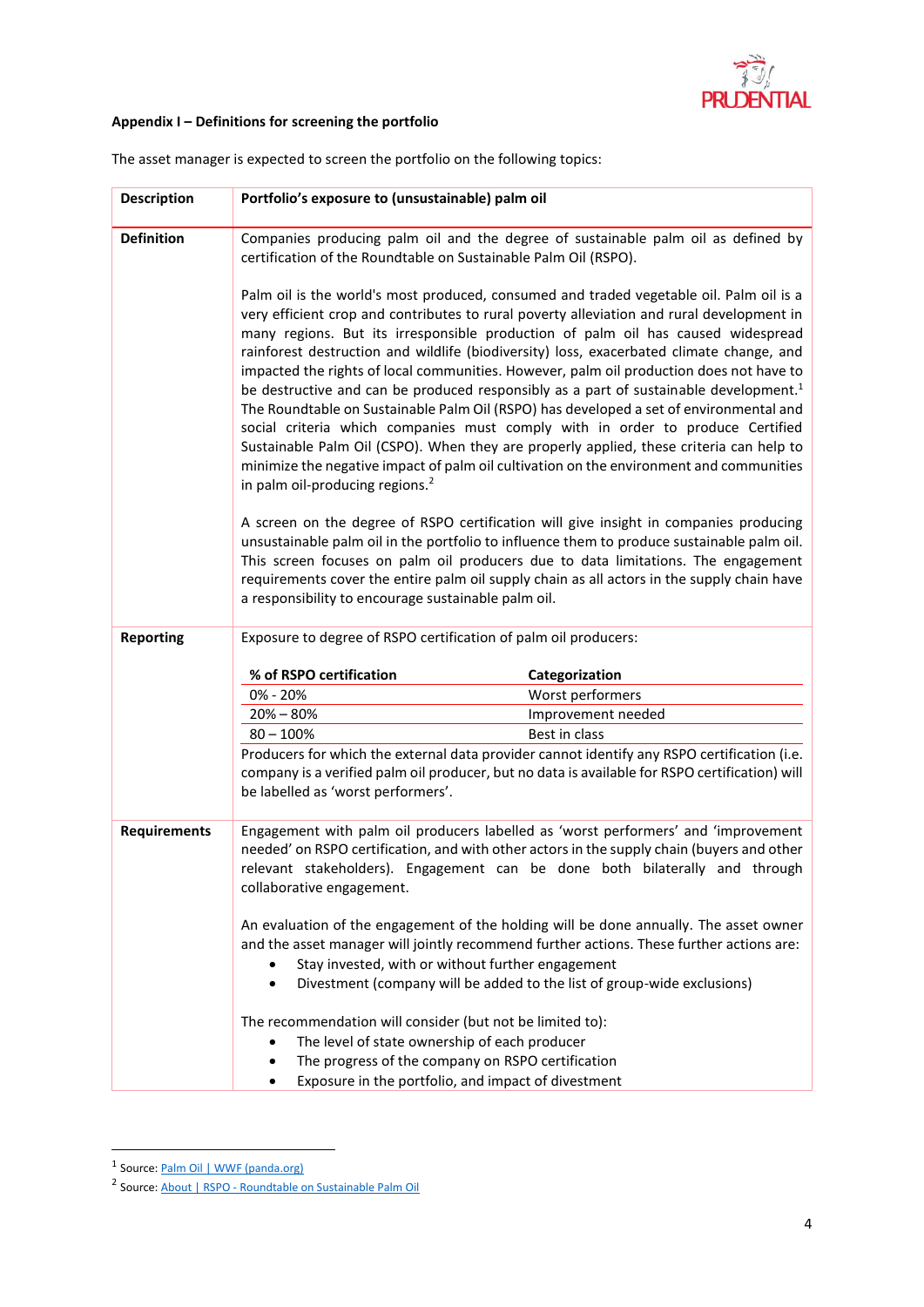

| <b>Description</b>   | Portfolio's exposure to companies violating the UN Global Compact                                                                                                                                                                                                                                                                                                                                                                                                                                                                                                                                                                                                                                                                                                                                                                                                                                                                                                                                                                                                                                                                                                     |
|----------------------|-----------------------------------------------------------------------------------------------------------------------------------------------------------------------------------------------------------------------------------------------------------------------------------------------------------------------------------------------------------------------------------------------------------------------------------------------------------------------------------------------------------------------------------------------------------------------------------------------------------------------------------------------------------------------------------------------------------------------------------------------------------------------------------------------------------------------------------------------------------------------------------------------------------------------------------------------------------------------------------------------------------------------------------------------------------------------------------------------------------------------------------------------------------------------|
| <b>Definition</b>    | Companies violating (failing) or close to violating (watch list) one or more of the ten<br>principles of the UN Global Compact based on data of an external data provider.                                                                                                                                                                                                                                                                                                                                                                                                                                                                                                                                                                                                                                                                                                                                                                                                                                                                                                                                                                                            |
|                      | The Global Compact of the United Nations (UNGC) is a non-binding United Nations pact to<br>encourage businesses to adopt sustainable and socially responsible policies, and to report<br>on their implementation. The ten principles of the UNGC are derived from international<br>agreements on four topics: human rights, labour, environment and anti-corruption.<br>A screen on violators of the UNGC in the portfolio is needed to encourage companies to<br>change their conduct and comply with international agreements brought together in the<br>UNGC.                                                                                                                                                                                                                                                                                                                                                                                                                                                                                                                                                                                                      |
| <b>Reporting</b>     | Exposure to companies:                                                                                                                                                                                                                                                                                                                                                                                                                                                                                                                                                                                                                                                                                                                                                                                                                                                                                                                                                                                                                                                                                                                                                |
|                      | Violating the UN Global Compact screen (failing)                                                                                                                                                                                                                                                                                                                                                                                                                                                                                                                                                                                                                                                                                                                                                                                                                                                                                                                                                                                                                                                                                                                      |
|                      | Close to violating the UN Global Compact screen (watch list)                                                                                                                                                                                                                                                                                                                                                                                                                                                                                                                                                                                                                                                                                                                                                                                                                                                                                                                                                                                                                                                                                                          |
| <b>Requirements</b>  | Engagement with companies violating the UN Global Compact. Engagement can be done<br>both bilaterally and through collaborative engagement. The possible outcomes of<br>engagement are:<br>Failed: company shows no change<br>٠<br>Progress: the company changed its behavior but is still labeled as a violator<br>$\bullet$<br>Successful: company has changed it behavior and is no longer a violator<br>٠<br>An evaluation of the engagement of the holding will be done annually. The asset owner<br>and the asset manager will jointly recommend further actions. These further actions are:<br>Stay invested, with or without further engagement<br>Divestment (company will be added to the list of group-wide exclusions)<br>The recommendation will consider (but not be limited to):<br>The nature and scale of the negative impact, including an assessment of the<br>٠<br>investment manager whether the label of violator is accurate in their opinion<br>Whether the incident is structural or non-structural<br>$\bullet$<br>The progress of the company on remedying the negative impact<br>٠<br>Exposure in the portfolio, and impact of divestment |
| <b>Other remarks</b> | Where companies are on the watchlist for UNGC violation, Prudential expects the<br>asset manager to take this into account when making an investment decision for<br>both existing and new holdings.<br>The way Prudential respects human rights within the organization (including<br>$\bullet$<br>investments and supply chain) is set out in Prudential's modern slavery<br>statement. Other relevant policies linking to the ten principles of the UN Global<br>Compact (e.g. anti-money laundering) are listed in the ESG report on the<br>Prudential website. In extreme cases, these policies may overrule the<br>requirements as set out in this policy.                                                                                                                                                                                                                                                                                                                                                                                                                                                                                                      |